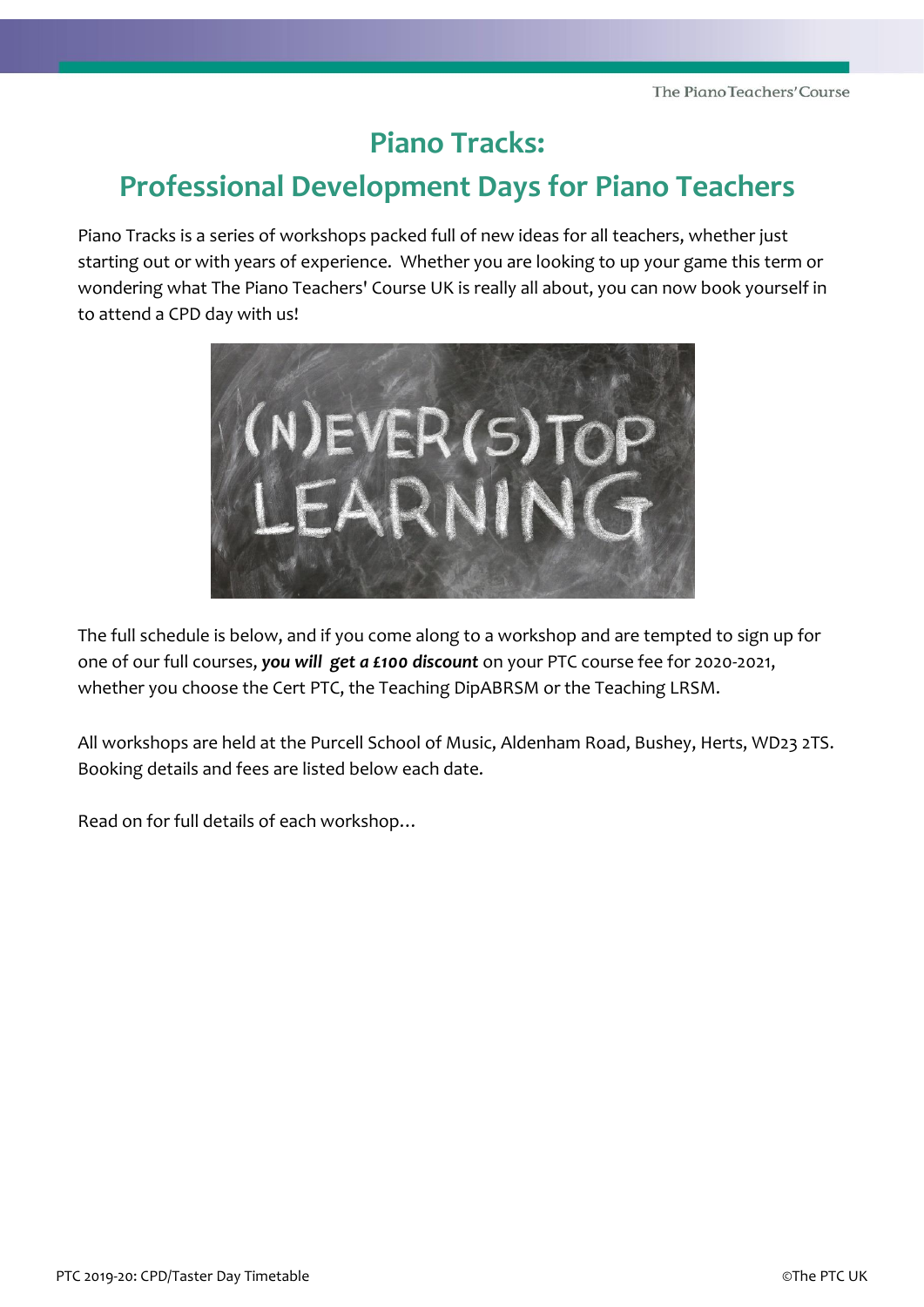# **Exams, or Not?**

## **Saturday 22nd February 2020 8:45-17:00**

Should your students sit piano exams? Some want to, others aren't able to, some just want to play pop music…

Today's lectures will help you discover not just how to use exams wisely, but also how to ensure students with special needs are included in your studio.

Then you will have the opportunity to learn about the different exam types and syllabi, from traditional piano to rock and pop exams.

| $8:45 - 9:30$   | <b>ARRIVAL and COFFEE</b>                                                                                                                                                                                       |
|-----------------|-----------------------------------------------------------------------------------------------------------------------------------------------------------------------------------------------------------------|
| $9:30 - 9:45$   | <b>Sing, then Play:</b> One of our expert tutors takes you through a fun group audiation activity                                                                                                               |
| $9:45 - 10:30$  | <b>Using Exams Wisely – the pros and cons</b> with Sally Cathcart                                                                                                                                               |
| $10:30 - 11:30$ | Equality, Diversity and Inclusion Teaching Repertoire Creatively for Special<br><b>Educational Needs with Sally Cathcart</b>                                                                                    |
| $11:30 - 12:00$ | <b>COFFEE</b>                                                                                                                                                                                                   |
| $12:00 - 13:00$ | Rock and Pop: A Guide for Teaching and the Exams with Sarah Salway                                                                                                                                              |
| $13:00 - 14:00$ | <b>LUNCH</b>                                                                                                                                                                                                    |
| $14:00 - 14:45$ | London College of Music Exam Syllabus Presentation, with Ivor Flint from LCM                                                                                                                                    |
| $14:45 - 15:30$ | Trinity College London Exam Syllabus Presentation, with Peter Wild from TCL                                                                                                                                     |
| $15:30 - 16:00$ | <b>TEA and book sales</b>                                                                                                                                                                                       |
| $16:00 - 17:00$ | <b>BONUS: The Professional Portfolio and Running a Teaching Practice</b><br>Students compile documentation, to be available in hard copy or online, for prospective and current<br>pupils, students and parents |

## **Fees**

- $\triangleright$  £120 per day including lunch and refreshments
	- o *Book 3 full days and pay just £100 per day*
- ➢ £100 per day for PTC Alumni and ISM Members
- ➢ Accommodation £60 per night including dinner/bed/breakfast
- ➢ Payment accepted by PayPal (incl credit card) or bank transfer

### **To book**

- $\triangleright$  Complete the online application form on the PTC UK website [www.pianoteacherscourse.org/cpd-workshops](http://www.pianoteacherscourse.org/cpd-workshops)
- $\triangleright$  There is no minimum requirement, and you will receive a CPD attendance certificate

## **Contact**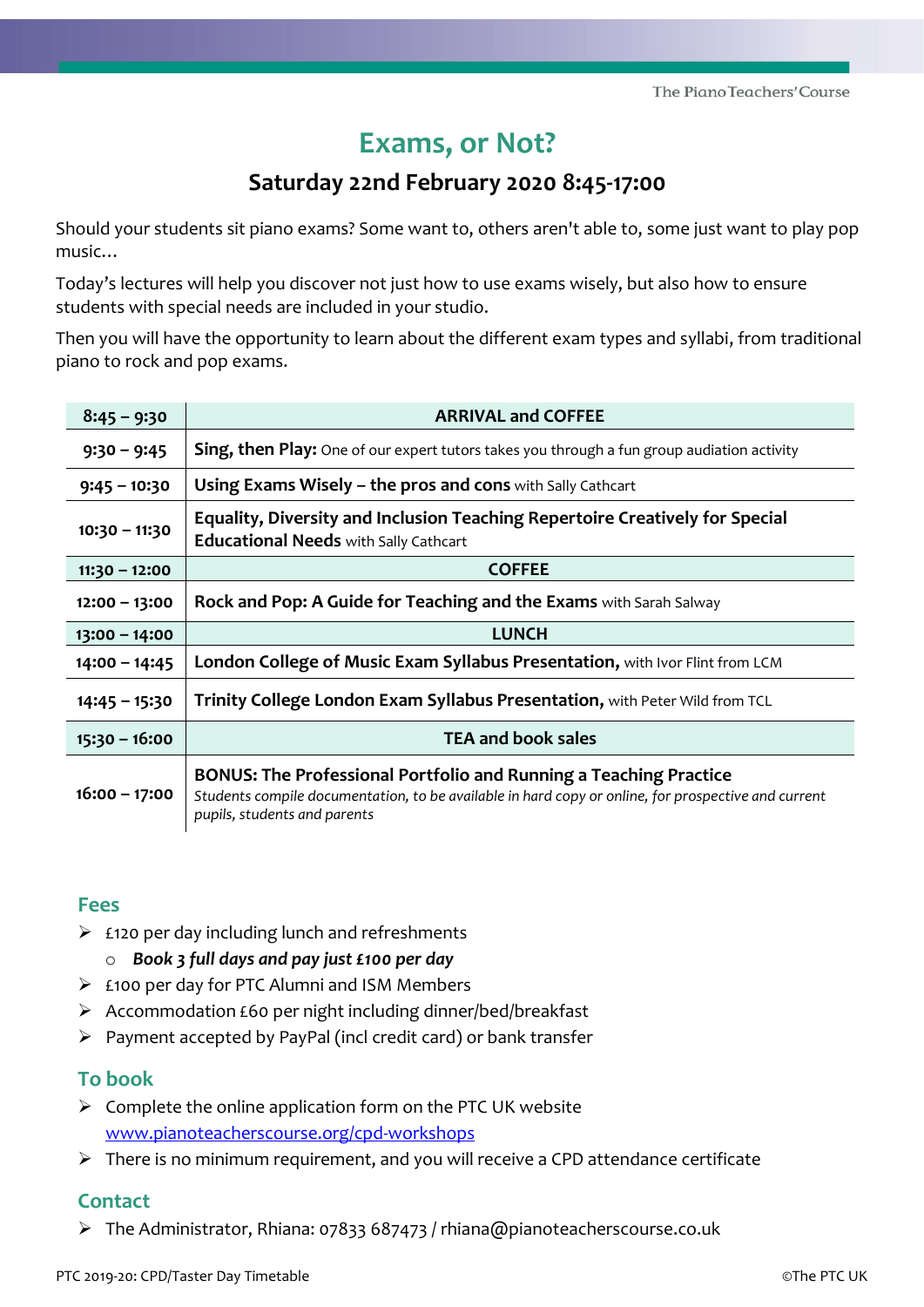# **What Is The "Russian School"? (Half day)**

## **Saturday 22nd February 2020, 8:45-14:00 (optional extension to full day)**

Although the so called "Russian Piano School" is quite legendary for training the world's most excellent pianists, it is not very well known how this level of teaching and performing is achieved. Ilga Pitkevica will be giving two lectures to uncover some the approaches used by this method:

| $8:45 - 9:30$   | <b>ARRIVAL and COFFEE</b>                                                                                                                                                                                                                                                                                                                                     |
|-----------------|---------------------------------------------------------------------------------------------------------------------------------------------------------------------------------------------------------------------------------------------------------------------------------------------------------------------------------------------------------------|
| $9:30 - 9:45$   | <b>Sing, then Play:</b> One of our expert tutors takes you through a fun group audiation activity                                                                                                                                                                                                                                                             |
| $10:00 - 11:30$ | Teaching Beginners the 'Russian' Way with Ilga Pitkevica<br>Ilga will explain and demonstrate the specific way young pianists are taught within the so-called<br>"Russian School". She will also demonstrate how the most useful elements of this method can be<br>applied in general piano teaching. Participants can bring their own repertoire to discuss. |
| $11:30 - 12:00$ | <b>COFFEE</b>                                                                                                                                                                                                                                                                                                                                                 |
| $12:00 - 13:00$ | What is so special about Russian piano technique? with Ilga Pitkevica<br>In this interactive workshop Ilga will explain and demonstrate how the piano technique in the<br>"Russian School" is developed and made reliable (including problem solving). Participants are<br>welcome to bring their own repertoire.                                             |
| 13:00 - 14:00   | LUNCH                                                                                                                                                                                                                                                                                                                                                         |

*You are invited to turn this into a full day workshop by staying for the afternoon lectures of the "Exams" workshop above. Please select the full day option when booking.*

### **Fees**

- $\triangleright$  £120 per day / £70 per half day, including lunch and refreshments
	- o *Book 3 full days and pay just £100 per day*
- $\triangleright$  £100 per day / £65 per half day for PTC Alumni and ISM Members
- ➢ Accommodation £60 per night including dinner/bed/breakfast
- ➢ Payment accepted by PayPal (incl credit card) or bank transfer

## **To book**

- $\triangleright$  Complete the online application form on the PTC UK website [www.pianoteacherscourse.org/cpd-workshops](http://www.pianoteacherscourse.org/cpd-workshops)
- ➢ There is no minimum requirement, and you will receive a CPD attendance certificate

## **Contact**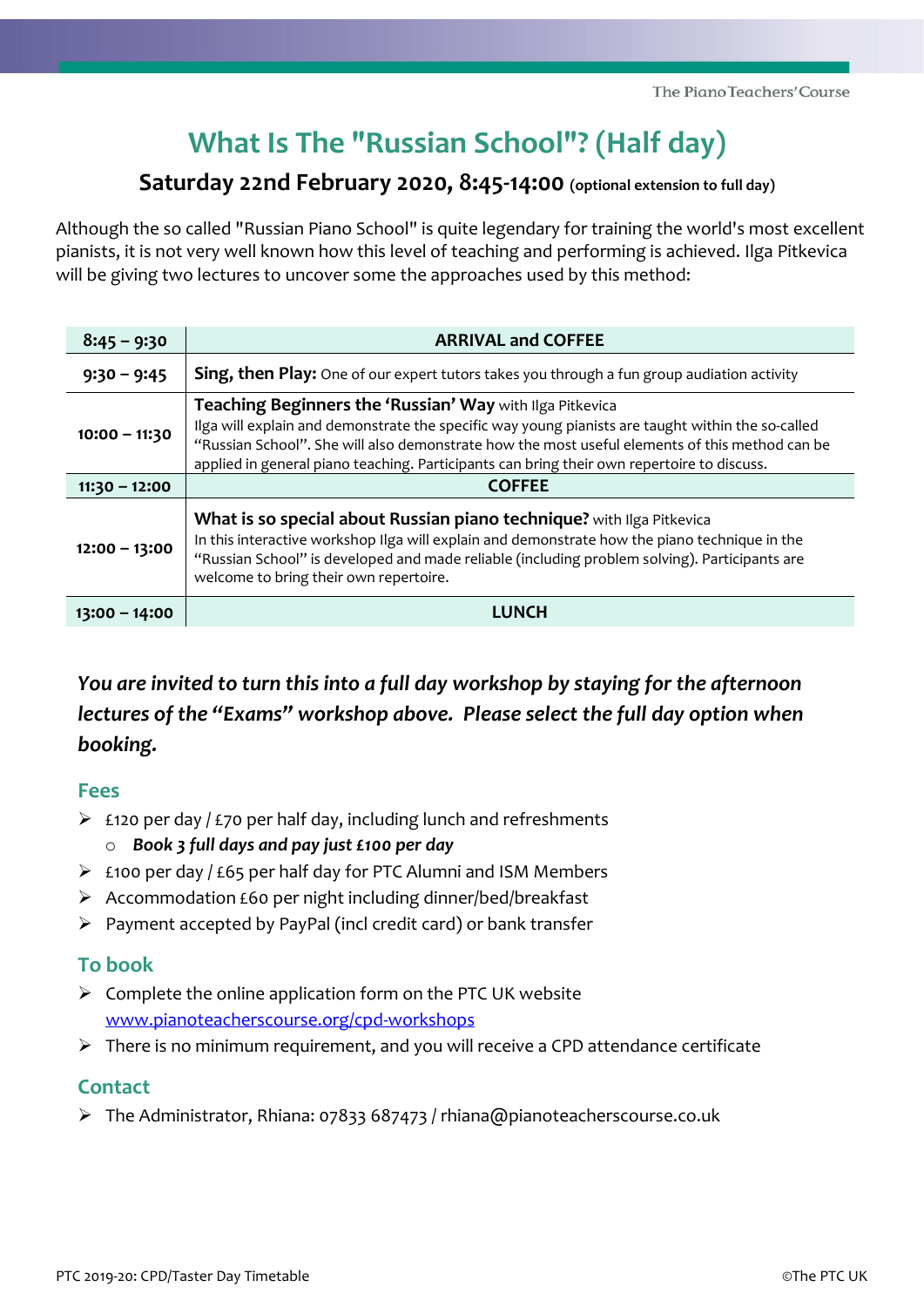# **Musicianship for Piano Teachers**

## **Sunday 23rd February 2020, 8:00-16:15**

Learn how to integrate aural training and sight-reading with the teaching of pieces, to help your students develop strong all-round musicianship skills.

With a bonus lecture on the psychology of performing.

| $8:00 - 8:45$   | <b>ARRIVAL and COFFEE</b>                                                                                                                                                                                                       |
|-----------------|---------------------------------------------------------------------------------------------------------------------------------------------------------------------------------------------------------------------------------|
| $8:45 - 9:00$   | <b>Sing, then Play:</b> One of our expert tutors takes you through a fun group audiation activity                                                                                                                               |
| $9:00 - 10:00$  | Practical Psychology for Performing: How to practise and prepare physically, emotionally<br>and mentally for secure and deeply satisfying musical performances which you yourself enjoy<br>giving, with Lucinda Mackworth-Young |
| $10:00 - 11:00$ | <b>Musicianship for Piano Teachers with Sally Cathcart</b>                                                                                                                                                                      |
|                 |                                                                                                                                                                                                                                 |
| $11:00 - 11:30$ | <b>COFFEE</b>                                                                                                                                                                                                                   |
| $11:30 - 13:00$ | <b>Musicianship for Piano Teachers (continuation)</b>                                                                                                                                                                           |
| $13:00 - 14:00$ | <b>LUNCH</b>                                                                                                                                                                                                                    |
| $14:00 - 15:45$ | <b>Musicianship for Piano Teachers (continuation)</b>                                                                                                                                                                           |

## **Fees**

- $\triangleright$  £120 per day, including lunch and refreshments o *Book 3 full days and pay just £100 per day*
- ➢ £100 per day for PTC Alumni and ISM Members
- ➢ Accommodation £60 per night including dinner/bed/breakfast
- ➢ Payment accepted by PayPal (incl credit card) or bank transfer

## **To book**

- $\triangleright$  Complete the online application form on the PTC UK website [www.pianoteacherscourse.org/cpd-workshops](http://www.pianoteacherscourse.org/cpd-workshops)
- ➢ There is no minimum requirement, and you will receive a CPD attendance certificate

## **Contact**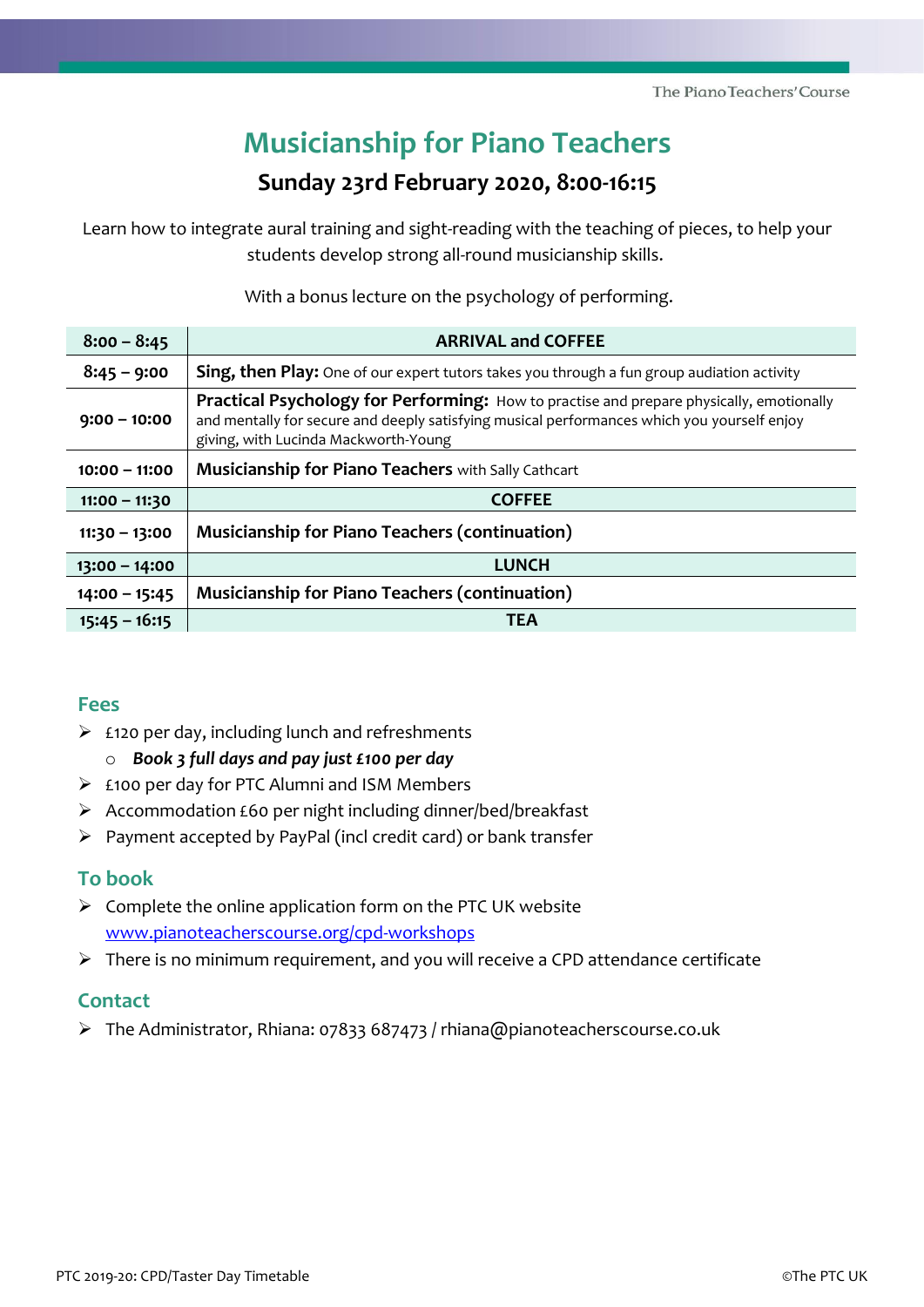# **Post-Grade 8 Performance Preparation and Practice**

## **Friday 3rd April 2020, 9:00-18:00**

This is the ideal opportunity for you to try out your post-Grade 8 Performance Programme (or single piece) with guidance and helpful hints from our expert PTC tutors.

| $9:00 - 9:30$   | <b>ARRIVAL &amp; COFFEE</b>                                                                                                                                                                                                                               |
|-----------------|-----------------------------------------------------------------------------------------------------------------------------------------------------------------------------------------------------------------------------------------------------------|
| 9:30-10:30      | Post-Grade 8 Performance Preparation and Practice: This is the ideal opportunity for you<br>to try out your post-Grade 8 Performance Programme (or single piece) with guidance and helpful<br>hints from PTC tutors. With Masayuki Tayama and Beate Toyka |
| 10:30 - 11:00   | <b>COFFEE</b>                                                                                                                                                                                                                                             |
| $11:00 - 12:30$ | Post-Grade 8 Performance (continuation)                                                                                                                                                                                                                   |
| $12:30 - 13:30$ | <b>LUNCH</b>                                                                                                                                                                                                                                              |
| $13:30 - 15:00$ | Post-Grade 8 Performance: This is the ideal opportunity for you to try out your post-Grade 8<br>Performance Programme (or single piece) with guidance and helpful hints from PTC tutors with<br>Graham Fitch and Ilga Pitkevica                           |
| $15:00 - 15:30$ | <b>TEA</b>                                                                                                                                                                                                                                                |
| $15:30 - 16:45$ | Post-Grade 8 Performance (continuation)                                                                                                                                                                                                                   |
| $17:00 - 18:00$ | An Overview of Teaching and Performing Diplomas: including a recommended post-<br>Grade 8 repertoire list, with Beate Toyka and Graham Fitch                                                                                                              |

### **Fees**

- $\triangleright$  £120 per day / £70 per half day, including lunch and refreshments
	- o *Book 3 full days and pay just £100 per day*
- $\triangleright$  £100 per day / £65 per half day for PTC Alumni and ISM Members
- ➢ Accommodation £60 per night including dinner/bed/breakfast
- ➢ Payment accepted by PayPal (incl credit card) or bank transfer

### **To book**

- $\triangleright$  Complete the online application form on the PTC UK website [www.pianoteacherscourse.org/cpd-workshops](http://www.pianoteacherscourse.org/cpd-workshops)
- ➢ There is no minimum requirement, and you will receive a CPD attendance certificate

## **Contact**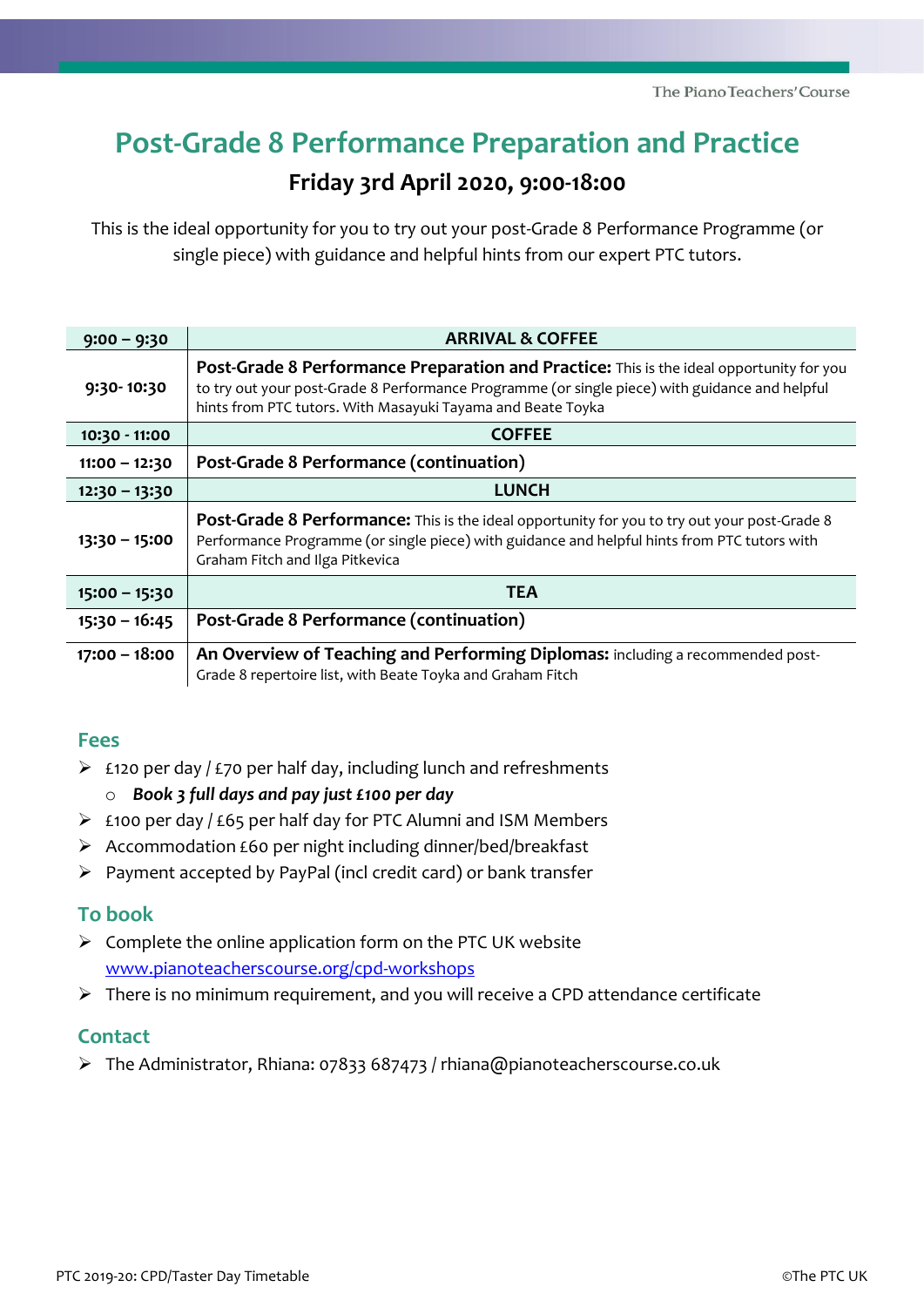# **The Practice Tools, presented by Graham Fitch**

## **Saturday 4th April 2020, 9:00-15:30 or 17:30**

What happens in the practice room between lessons is, of course, hugely important in the development of the piano student. In this workshop, you will learn not just a range of tried and tested practice techniques which are indispensable when learning new pieces solidly and reliably but also the methodology for building up speed, correcting errors and memorising.

You are invited to stay for a bonus lecture at 16:00 on Style and Technique in the 20th Century and Contemporary Period.

| $9:00 - 9:30$   | <b>ARRIVAL and COFFEE</b>                                                                                                                                           |
|-----------------|---------------------------------------------------------------------------------------------------------------------------------------------------------------------|
| $9:30 - 10:30$  | The Practice Tools with Graham Fitch                                                                                                                                |
| $10:30 - 11:00$ | <b>COFFEE</b>                                                                                                                                                       |
| $11:00 - 12:30$ | The Practice Tools (continuation)                                                                                                                                   |
| $12:30 - 12:45$ | <b>Musical Moment with Beate Toyka</b>                                                                                                                              |
| $12:45 - 13:45$ | <b>LUNCH</b>                                                                                                                                                        |
| $13:45 - 15:30$ | <b>Masterclass:</b> Students will have the opportunity to discuss and work with The Practice Tools on<br>their own choice of Teaching and Performing Repertoire     |
| $15:30 - 16:00$ | <b>TEA</b>                                                                                                                                                          |
| $16:00 - 17:30$ | <b>BONUS: The 20th Century and Contemporary Period with Ilga Pitkevica</b><br>Style and technique (including pedalling) illustrated through working with repertoire |

### **Fees**

- $\triangleright$  £120 per day including lunch and refreshments
	- o *Book 3 full days and pay just £100 per day*
- ➢ £100 per day for PTC Alumni and ISM Members
- ➢ Accommodation £60 per night including dinner/bed/breakfast
- ➢ Payment accepted by PayPal (incl credit card) or bank transfer

### **To book**

- $\triangleright$  Complete the online application form on the PTC UK website [www.pianoteacherscourse.org/cpd-workshops](http://www.pianoteacherscourse.org/cpd-workshops)
- $\triangleright$  There is no minimum requirement, and you will receive a CPD attendance certificate

## **Contact**